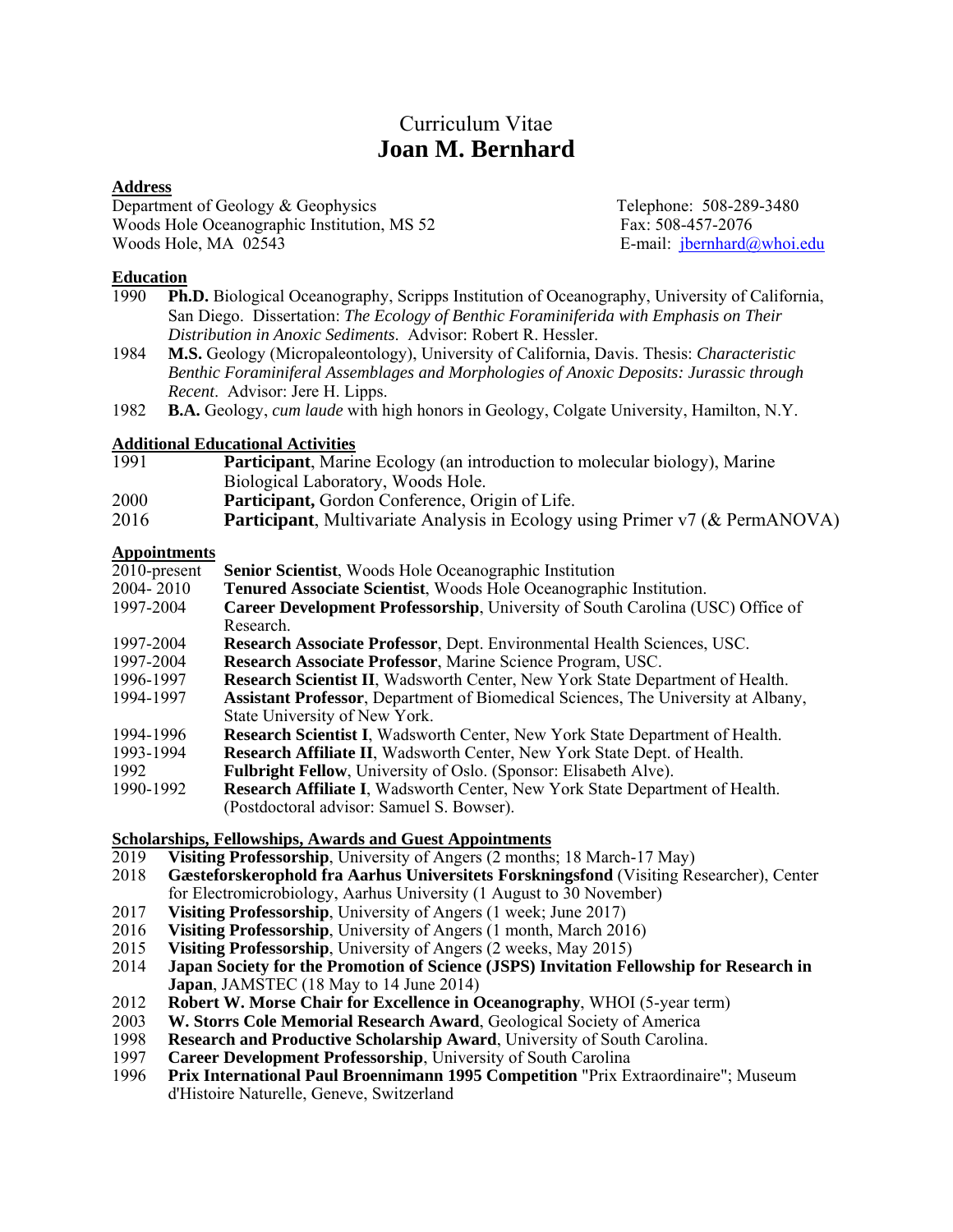#### **Scholarships, Fellowships and Awards (continued)**

- 1992 **Fulbright Fellow**; University of Oslo, Norway<br>1992 **Norge-Amerika Foreningen Thanksgiving A**
- **Norge-Amerika Foreningen Thanksgiving Award**; Oslo, Norway
- **Surdna Foundation Scholarship**, Marine Ecology Course; MBL, Woods Hole 1990 **Terminal Dissertation Fellowship**; U.C. San Diego
- **Terminal Dissertation Fellowship**; U.C. San Diego
- **Joseph Cushman Student Research Grant**; Cushman Foundation Foraminiferal Research
- **Sigma Xi** Grant-in-Aid of Research
- **R.C. Baker Fund Grant**; Geology Department, U.C. Davis
- **Summer Field Assistant**; National Association of Geologic Teachers—US Geological Survey
- **Mobil Research Grant** through Geology Department; Colgate University

#### **Research Cruises**

**Chief Scientist**, R/V *Robert Gordon Sproul*, 2-8 May, Santa Barbara Basin **Chief Scientist**, R/V *Robert Gordon Sproul*, 20-24 July, Santa Barbara Basin **Chief Scientist**, R/V *Robert Gordon Sproul*, 15-19 February, Santa Barbara Basin **Chief Scientist**, R/V *Endeavor*, 19-22 May 2013, Off Massachusetts (OA sampling) **Participant**, R/V *Natsushima* (+ROV *Hyperdolphin*), 20-29 April 2013, Japanese vents **Participant**, R/V *Melville*, 26-31October, Santa Barbara Basin and vicinity  **Participant**, R/V *Robert Gordon Sproul*, 5-8 January, Santa Barbara Basin **Participant**, RV *Atlantis* (& ROV *Jason*), 25 Nov-8 Dec 2011, DHABs off Greece **Participant**, R/V *Cape Hatteras*, 9-15 May, Foram culture experiment collections  **Chief Scientist**, R/V *Oceanus*, 13-17 May, Foraminiferal onshore/ offshore dispersal  **Chief Scientist**, R/V *RG Sproul*, 13-18 April, Santa Barbara Basin  **Chief Scientist**, R/V *Walton Smith*, 17-24 March, Bahamian stromatolite eukaryotes  **Chief Scientist**, R/V *Oceanus*, 9-13 September, Foram onshore/ offshore dispersal  **Participating Scientist**, R/V *Oceanus*, July 29-August 5, Mediterranean DHABs **Participating Scientist**, R/V *RG Sproul*, June 18-22, Santa Barbara Basin **Participating Scientist**, R/V *Oceanus*, June 1-5, N Atlantic continental slope **Participating Scientist**, R/V *RG Sproul*, October 8-14, Santa Barbara Basin **Chief Scientist**, R/V *RG Sproul*, June 17-20, Santa Barbara Basin. **Participating Scientist**, R/V *Natsushima*, May 28-June 2, Sagami Bay ROV operations **Participating Scientist**, R/V *Oceanus*, June 9-13, N Atlantic continental slope **Chief Scientist**, R/V *RG Sproul*, October 15-20, Santa Barbara Basin **Participating Scientist**, R/V *Atlantis (*+ROV *Jason)*, July 22-31, Monterey Bay seep ecology **Chief Scientist**, R/V *Oceanus*, May 14-25, off the Carolinas and Bahamas **Chief Scientist**, R/V *Cape Hatteras*, June 7-15, off the Carolinas and Bahamas 2004, 2005 **Participating Scientist**, R/V *Western Flyer*, 12/13-17/04; 1/18-22/05, N. California **Participating Scientist**, R/V *Knorr*, May 10-15, Black Sea **Participating Scientist**, R/V *Wecoma*, 2/23-3/1, Southern California borderland basins **Chief Scientist**, R/V *R G Sproul*, Oct 2-6, Santa Barbara Basin **Chief Scientist**, R/V *Oceanus*, Apr 24-May 1, benthic sampling off Carolinas **Participating Scientist**, R/V *New Horizon*, Nov 20-Dec 5, Gulf of California basins **Participating Scientist**, R/V *Atlantis*, Sept 22-30, Blake Ridge seep ecology (1 *Alvin* dive) **Chief Scientist**, R/V *Cape Henlopen*, June 25- July 2, benthic sampling off Carolinas **Participating Scientist**, R/V *Hermano Gines*, May 1-4, Cariaco Basin, Venezuela 2001, 2002 **Participating Scientist**, R/V *Gyre,* 6/1-21, 6/1-16, G. Mexico, Deep benthic ecology **Participating Scientist**, R/V *Atlantis,* October 16-31, G. of Mexico Seeps (3 *Alvin* dives) **Chief Scientist**, R/V *R G Sproul*. 2/17-23 & 9/21-28, Microaerophilic meiofauna  **Participating Scientist,** R/V *Melville*, Oct 26-Nov 22, Paleoceanography off Baja, CA **Chief Scientist**, R/V *Robert Gordon Sproul*. 2/18-23 & 9/22-28, Meiofauna of SBB  **Participating Scientist**, R/V *Point Sur*. April 24-30, Geochemistry of Santa Barbara Basin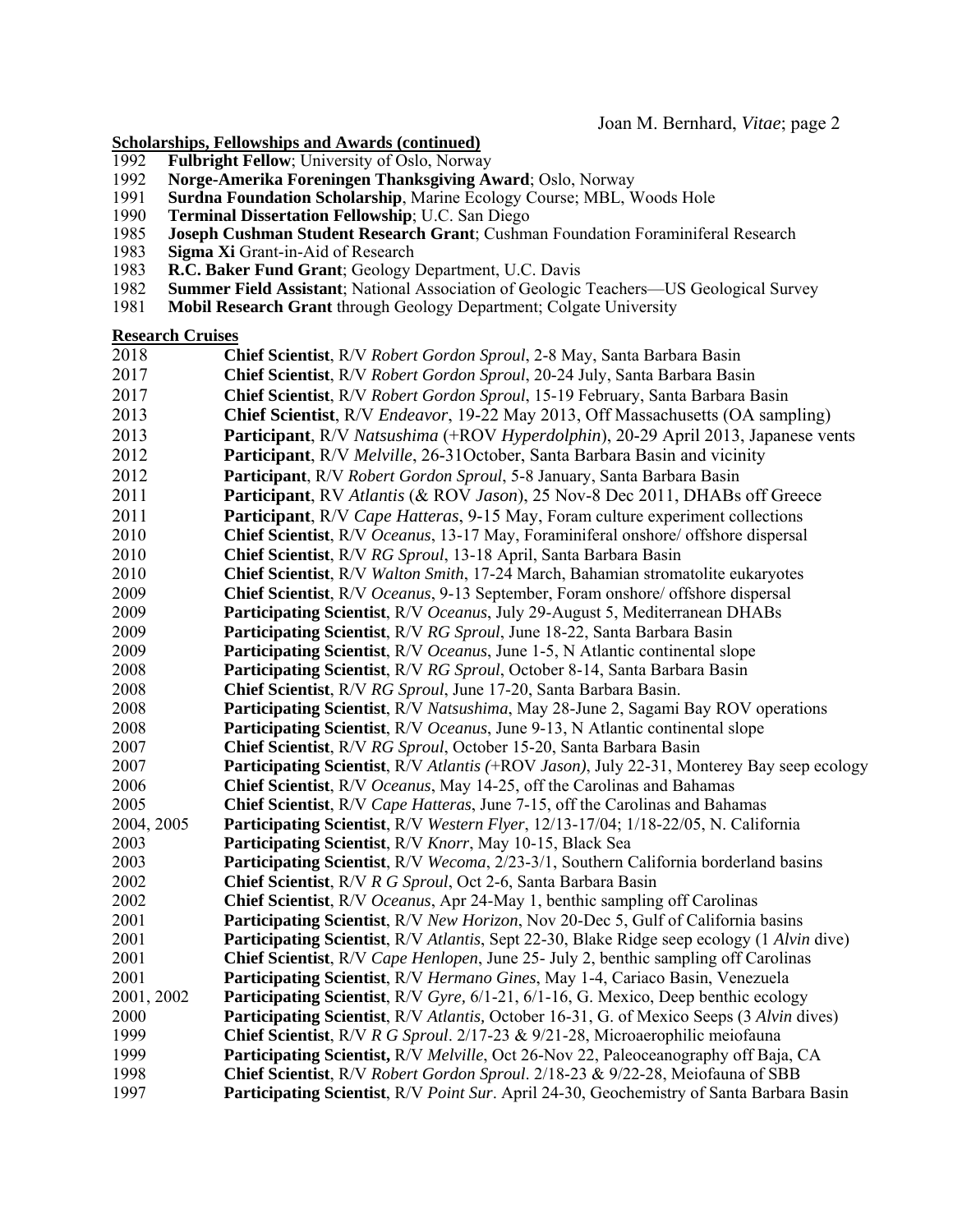Joan M. Bernhard, *Vitae*; page 3

#### **Research Cruises (continued)**

| 1996       | <b>Chief Scientist,</b> R/V Robert Gordon Sproul. 2/21-25 & 10/1-5, Physiological ecology of |
|------------|----------------------------------------------------------------------------------------------|
|            | foraminifera in dysaerobic environments: Santa Barbara Basin                                 |
| 1995       | <b>Chief Scientist, R/V R G Sproul. 2/15-18, Physiological ecology of foraminifera</b>       |
| 1995       | Scientist, R/V Point Sur. November 28-December 4, Santa Barbara Basin Biogeochemistry        |
| 1992; 1993 | <b>Co-Chief Scientist</b> , R/V Trygve Braarud. Six 1-3 day cruises in Norwegian fjords      |
| 1992       | Co-Chief Scientist, R/V Polar Duke (92-2). 3/19-4/15, Antarctic Peninsula Quaternary         |
| 1990       | <b>Participating Scientist, R/V Cape Hatteras. 5/4-8, Foram ecology off N. Carolina</b>      |
| 1988; 1989 | Participating Scientist, R/V Robert Gordon Sproul. 6/20-25/88; 10/4-9/88; 7/2-8/89,          |
|            | Geochemical studies in Santa Barbara Basin                                                   |
| 1987; 1988 | <b>Participating Scientist, R/V New Horizon. Oct 26-Nov 10, 1987; July 14-Aug 3, 1988,</b>   |
|            | Carbon cycling on the continental slope $\&$ rise off central CA                             |

#### **Antarctic Field Experience**

| 1990, 1993, | <b>Participating Scientist, McMurdo Station and New Harbor camp. Test (shell)</b>                    |  |
|-------------|------------------------------------------------------------------------------------------------------|--|
| 2002        | morphogenesis of benthic foraminifera (7 months field work, total)                                   |  |
| 1992        | <b>Co-Chief Scientist</b> , R/V <i>Polar Duke</i> ; Cruise 92-2, Quaternary climatic record from the |  |
|             | Antarctic Peninsular region (1 month ship work)                                                      |  |
| 1984, 1986, | <b>Participating Scientist, McMurdo Station and New Harbor camp. Trophic positions of</b>            |  |
| 1987        | benthic rhizopoda (15 months field work, total)                                                      |  |

#### **Professional Memberships**

| <b>Cushman Foundation for Foraminiferal Research</b> | International Society of Protistologists (ISOP)      |
|------------------------------------------------------|------------------------------------------------------|
| American Geophysical Union                           | Association for Sciences of Limnology & Oceanography |
| Geological Society of America (GSA)                  | The Micropalaeontological Society                    |

#### **Miscellaneous Professional Activities**

**Member,** UNOLS Fleet Improvement Committee, 2012 to 2018. **President,** Cushman Foundation for Foraminiferal Research, 2010. **Vice President,** Cushman Foundation for Foraminiferal Research, 2009. **Member, Board of Directors**, Cushman Foundation for Foraminiferal Research, 2004-present. **Review Editor**, *Frontiers in Extreme Microbiology* (2011-present). **Associate Editor**, *Journal of Foraminiferal Research* (December 2000 – present). **Editorial Board**, *Marine Micropaleontology* (January 2004 – present). **Panel Member and Sub-Panel Co-Organizer**, NASA Exobiology (November 2004). **Panel Member,** NSF Division of Ocean Sciences, Oceanographic Technical Services panel (2/03). **Panel Member,** NSF Office of Polar Programs, Polar Biology & Medicine annual panel (October 2001). **Panel Member**, NOAA National Undersea Research Center 2001 review, UNC Wilmington (11/2000). **Panelist**, NSF Division of Ocean Sciences, *RCRV* Design Down-Select 7-8 October 2009. **Member**, Program Committee, 2004 Ocean Sciences Meeting (American Geophysical Union; Portland OR). **Ad-hoc journal reviewer**: *Antarctic Science*; *Biogeosciences (EGU); Biological Bulletin; Biological Reviews; Biology Letters; Chemical Geology; Current Biology; Deep-Sea Research (I and II); Ecology and Evolution; Environmental Microbiology; Environmental Microbiology Reports; Estuarine, Coastal and Shelf Science; Frontiers in Microbiology; Geobiology; Geochimica et Cosmochimica Acta; Geology*; *Geochemistry, Geophysics, Geosystems*; *J. Biol. Res. - Bollettino della Società Italiana di Biologia Sperimentale; J. Eukaryotic Microbiology; Journal of Foraminiferal Research; JGR Oceans, Journal of Marine Research; J. of Quaternary Science Reviews, J. Sedimentary Research; Limnology and Oceanography; Marine and Petroleum Geology; Marine Biology*; *Marine Ecology*; *Marine Environmental Research; Marine Geology*; *Marine Micropaleontology*; *Marine Pollution Bulletin*; *Micropaleontology*; *Nature*; *Nature Climate Change*;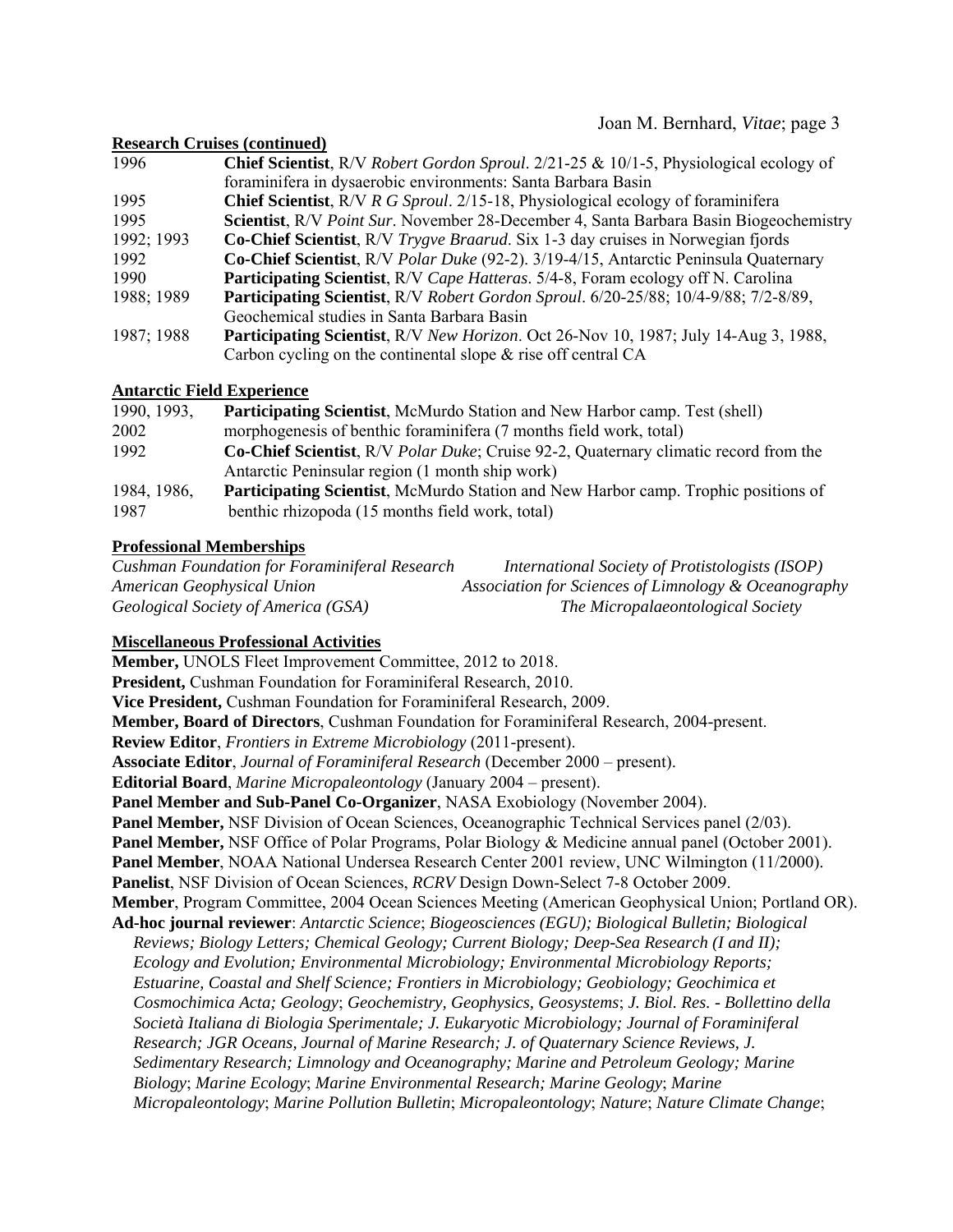#### **Miscellaneous Professional Activities (continued)**

**Ad-hoc journal reviewer (continued)**: *Oceanography*; *Oecologia*; *Paleobiology*; *Paleoceanography*; *Palaeogeography Palaeoclimatology & Palaeoecology; Philosophical Transactions of the Royal Society B; PNAS; Quaternary Science Reviews; Symbiosis; Terra Nova,* and *Zootaxa*.

- **Ad-hoc proposal reviewer**: NSF (Ocean Sciences; Earth Sciences; Polar Programs); NOAA (National Undersea Research Program); Consortium for Ocean Leadership; American Chemical Society / Petroleum Research Fund; National Oceanographic Partnership Program; Sea Grant Program; Gulf Research Program; Natural Environmental Research Council (United Kingdom); Netherlands Organization for Scientific Research (NWO); Icelandic Research Fund; Natural Science and Engineering Research Council of Canada (NSERC); Austrian Science Fund; Cluster of Excellence Future Ocean, Christian-Albrechts University Kiel.
- **Chair or Co-Chair** of sessions at regional, national & international meetings (e.g., ISOP Special session, 2008; Forams2018 topical session; Forams2006 topical session; GSA topical session, 1996; 3 topical sessions at Forams 2010 in 9/2010; hypersaline session at ASLO 2013)
- **Interviewee:** PBS (WNED, Buffalo, NY 1985); South Carolina newspapers, radio, and TV (e.g., *The State*, 3/28/2000 and 6/3/01; *Post and Courier* 10/12/2000 and 9/20/01; WIS, WVOC, 11/19/2000; WOLO, 12/28/01); Austrian Public Radio (4/2010).
- **SCUBA-diving certification**: NAUI Basic, NAUI Sport, NAUI Advanced, University of California Research (1984-1988), Antarctic Approved (1984, 1986, 1987, 1990, 1993).
- **Judge**, Albany Academy for Girls, Science Symposium, March 1996.

**Participant**, Wadsworth Center High School Open Houses, 1993, 1994, 1995 (SEM demonstration).

**Cover Photograph Contributor**, *BioProbes* (#22), Molecular Probes, Eugene OR, November 1995. **Nominator and Evaluator**, MacArthur Fellows Program, 2004.

#### **Publications in Peer-Reviewed Journals (omits submitted manuscripts)**

- 102) Frontalini, F, M Losada, T Toyofuku, J Tyszka, J Goleń, L de Nooijer, B Canonico, E Cesarini, Y Nagai, U Bickmeyer, T Ikuta, R Tsubaki, C Besteiro Rodriguez, E Al-Enezi, S Papa, R Coccioni, J Bijma & **JM Bernhard** (2019) Foraminiferal ultrastructure: a perspective from fluorescent and fluorogenic probes. *J. of Geophysical Research – Biogeosciences.* doi:10.1029/2019JG005113.
- 101) Nomaki, H, Y Uejima, NO Ogawa, M Yamane HK Watanabe, R Senokuchi, **JM Bernhard**, T Kitahashi, Y Miyairi, Y Yokoyama, N Ohkouchi, M Shimanaga (2019) Nutritional sources of meio- and macrofauna at hydrothermal vents and adjacent areas: natural-abundance radiocarbon and stable isotope analyses. *Marine Ecology Progress Series*, **622**: 49-65, doi:10.3354/meps13053
- 100) Schwaha, T., **JM Bernhard**, VP Edgcomb, MA Todaro (2019) *Aethozooides uraniae*, a new deepsea genus and species of solitary bryozoan from the Mediterranean Sea, with a revision of the Aethozoidae. *Marine Biodiversity*. doi:10.1007/s12526-019-00948-w.
- 99) Jauffrais, T., C LeKieffre, M Schweizer, E Geslin, E Metzger, **JM Bernhard**, B Jesus, HL Filipsson, O Maire, A Meibom (2018) Kleptoplastidic benthic foraminifera from aphotic habitats: Insights into assimilation of inorganic C, N, and S studied with sub-cellular resolution. *Environmental Microbiology*. doi:10.1111/1462-2920.14433
- 98) **Bernhard, JM**, and G Panieri (2018), Keystone Arctic paleoceanographic proxy association with putative methanotrophic bacteria, *Scientific Reports,* **8**:10610, doi:10.1038/s41598-018-28871-3.
- 97) LeKieffre, C, T Jauffrais, E Geslin, B Jesus, **JM Bernhard**, M-E Giovani, A Meibom (2018) Inorganic carbon and nitrogen assimilation in cellular compartments of a benthic kleptoplastic foraminifer. *Scientific Reports,* **8**:10140, doi:10.1038/s41598-018-28455-1.
- 96) Beinart, RA, D Beaudoin, **JM Bernhard**, V Edgcomb (2018) Insights into the metabolic functioning of a multi-partner ciliate symbiosis from oxygen-depleted sediments. *Molecular Ecology*, doi: 10.1111/mec.14465.
- 95) Frontalini, F, MP Nardelli, D Curzi, A Martin-Gonzalez, A Sabbatini, A Negri, MT Losada, P Gobbi, R Coccioni, and **JM Bernhard** (2018) Benthic foraminiferal ultrastructural alteration induced by heavy metals. *Marine Micropaleontology,* **138**: 83-89*.*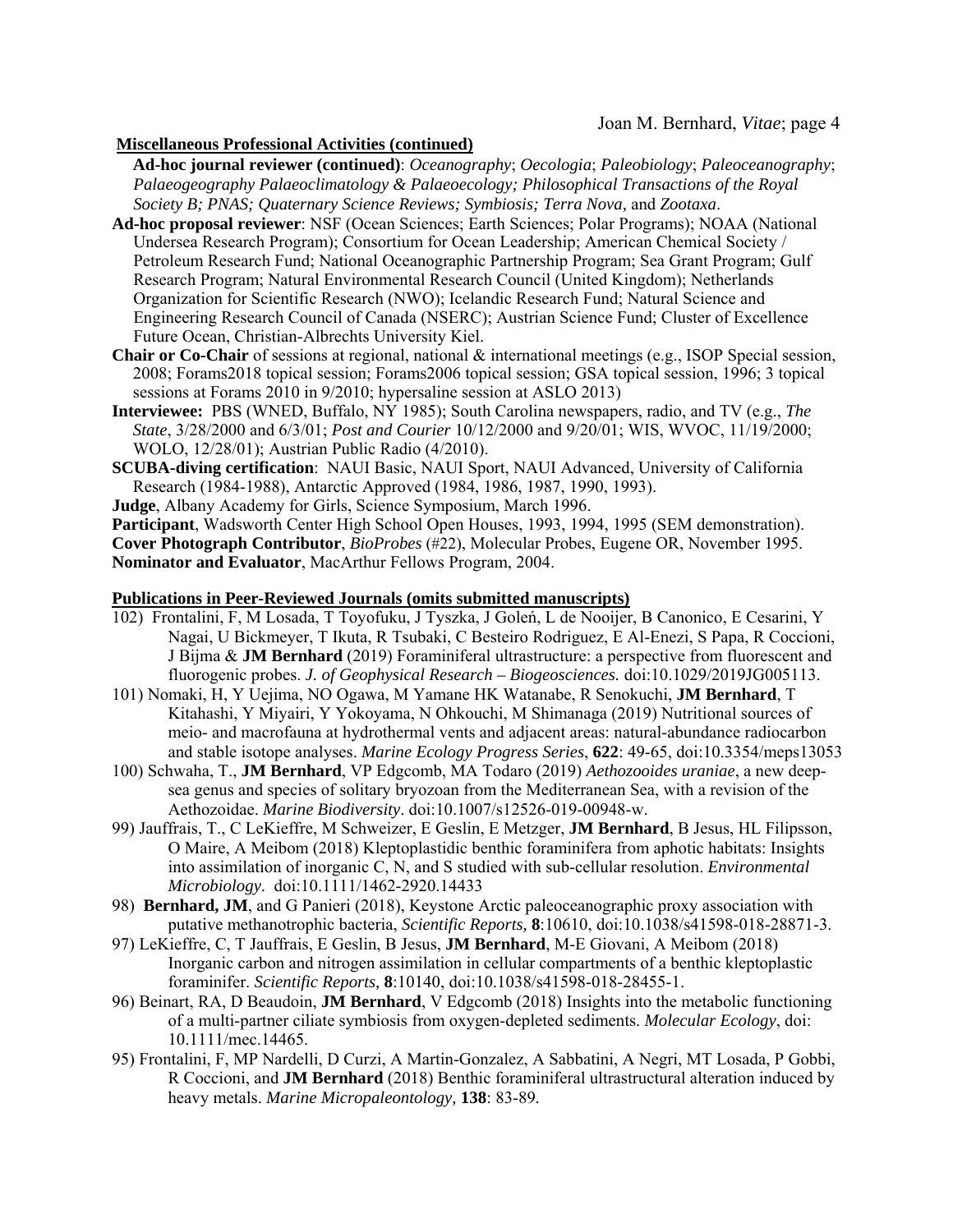- 94) LeKieffre, C, **JM Bernhard**, G Mabilleau, HL Filipsson, A Meibom, E Geslin (2018) An overview of cellular ultrastructure in benthic foraminifera: New observations of rotalid species in the context of existing literature. *Marine Micropaleontology,* **138**: 12-32*.*
- 93) Nomaki, H, C LeKieffre, S Escrig, A Meibom, S Yagyu, EA Richasrdson, T Matsuzaki, M Murayama, E Geslin, **JM Bernhard** (2018) Innovative TEM-coupled approaches to study foraminiferal cells. *Marine Micropaleontology,* **138**: 90-104*.*
- 92) Jauffrais, T, C LeKieffre, KA Koho, M Tsuchiya, M Schweizer, **JM Bernhard**, A Meibom, E Geslin (2018) Ultrastructure and distribution of kleptoplasts in benthic foraminifera from shallow-water (photic) habitats. *Marine Micropaleontology,* **138**: 46-62*.*
- 91) **Bernhard, JM**, M Tsuchiya and H Nomaki (2018) Ultrastructural observations on prokaryotic associates of benthic foraminifera: food, mutualistic symbionts, or parasites? *Marine Micropaleontology,* **138**: 33-45*.*
- 90) van Dijk, I, **JM Bernhard**, LJ de Nooijer, G Nehrke, JC Wit, G-J Reichart (2017). Combined impacts of ocean acidification and dysoxia on surivial and growth of four agglutinated foraminifera. *Journal of Foraminiferal Research,* **47**: 294-303.
- 89) Filipsson, H.L., D.C. McCorkle, A Mackensen, **JM Bernhard**, LS Andersson, L-J Naustvoll, AM Caballero-Alfonso, K Nordberg, DS Danielssen (2017) Seasonal variability of stable carbon isotopes ( $\delta^{13}C_{\text{DIC}}$ ) in the Skagerrak and the Baltic Sea: Distinguishing between mixing and biological productivity. *Palaeogeography, Palaeoclimatology, Palaeoecology,* **483**: 15-30.
- 88) Phalen, W.G., **J.M. Bernhard**, S.S. Bowser, S.T. Goldstein (2016) Distribution, abundance, and laboratory calcification of *Homotrema rubrum* from Tennessee Reef, Florida Keys. *J Foraminiferal Research*, **46**: 409-419.
- 87) Frontalini, F., D. Curzi, E. Cesarini, B. Canonico, F.M. Giordano, R. De Matteis, **J.M. Bernhard**, N. Pieretti, B. Gu, J.R. Eskelsen, A.M. Jubb, L. Zhao, E.M. Pierce, P. Gobbi, S. Papa, R. Coccioni (2016) Mercury-pollution induction of intracellular lipid accumulation and lysosomal compartment amplification in the benthic foraminifer *Ammonia parkinsoniana*. PLoS ONE, **11**(9): e0162401. doi:10.1371/journal.pone.0162401.
- 86) Edgcomb, V.P., M.G. Pachiadaki, P. Mara, K.A. Kormas, E.R. Leadbetter, **J.M. Bernhard** (2016) Gene expression profiling of microbial activities and interactions in sediments under haloclines of E. Mediterranean deep hypersaline anoxic basins. *ISME Journal,* **10**(11): 2643-2657.
- 85) Nomaki, H., **J.M. Bernhard**, A. Ishida, M. Tsuchiya, K. Uematsu, A. Tame, T. Kitahashi, N. Takahata, Y. Sano, T. Toyofuku (2016) Intracellular isotope localization in *Ammonia* sp. (Foraminifera) of oxygen-depleted environments: Results of nitrate and sulfate labeling experiments. *Frontiers in Microbiology* **7**: art. 163; http://dx.doi.org/10.3389/fmicb.2016.00163
- 84) van Hengstum, P.J. and **J.M. Bernhard** (2016) A new species of benthic foraminifera from an inland Bahamian carbonate marsh. *Journal of Foraminiferal Research,* **46**: 193-200.
- 83) Wit, J.C., M.M. Davis, D.C. McCorkle, **J.M. Bernhard** (2016) A short term survival experiment assessing impacts of ocean acidification and hypoxia on *Globobulimina turgida*. *Journal of Foraminiferal Research,* **46**: 25-33.
- 82) **Bernhard, JM**, CR Morrison, E Pape, DJ Beaudoin, MA Todaro, MG Pachiadaki, KAr Kormas, VP Edgcomb (2015) Metazoans of redoxcline sediments in Mediterranean deep-sea hypersaline anoxic basins. *BMC Biology* **13**: 105; doi 10.1186/s12915-015-0213-6.
- 81) **Bernhard, J.M.,** W. G. Phalen, A. McIntyre-Wressnig, F. Mezzo, J. C. Wit, M. Jeglinski, H. L. Filipsson (2015) Technical Note: Towards resolving *in situ*, centimeter-scale location and timing of biomineralization in calcareous meiobenthos— the calcein-osmotic pump method. *Biogeosciences* (EGU), **12**: 5515-5522.
- 80) Kormas, K.A., M.G. Pachiadaki, H. Karayanni, E.R. Leadbetter, **J.M. Bernhard**, V.P. Edgcomb (2015) Inter-comparison of the potentially active prokaryotic communities in the halocline sediments of Mediterranean deep-sea hypersaline basins. *Extremophiles* **19**: 949-960, doi: 10.1007/s00792-015-0770-1.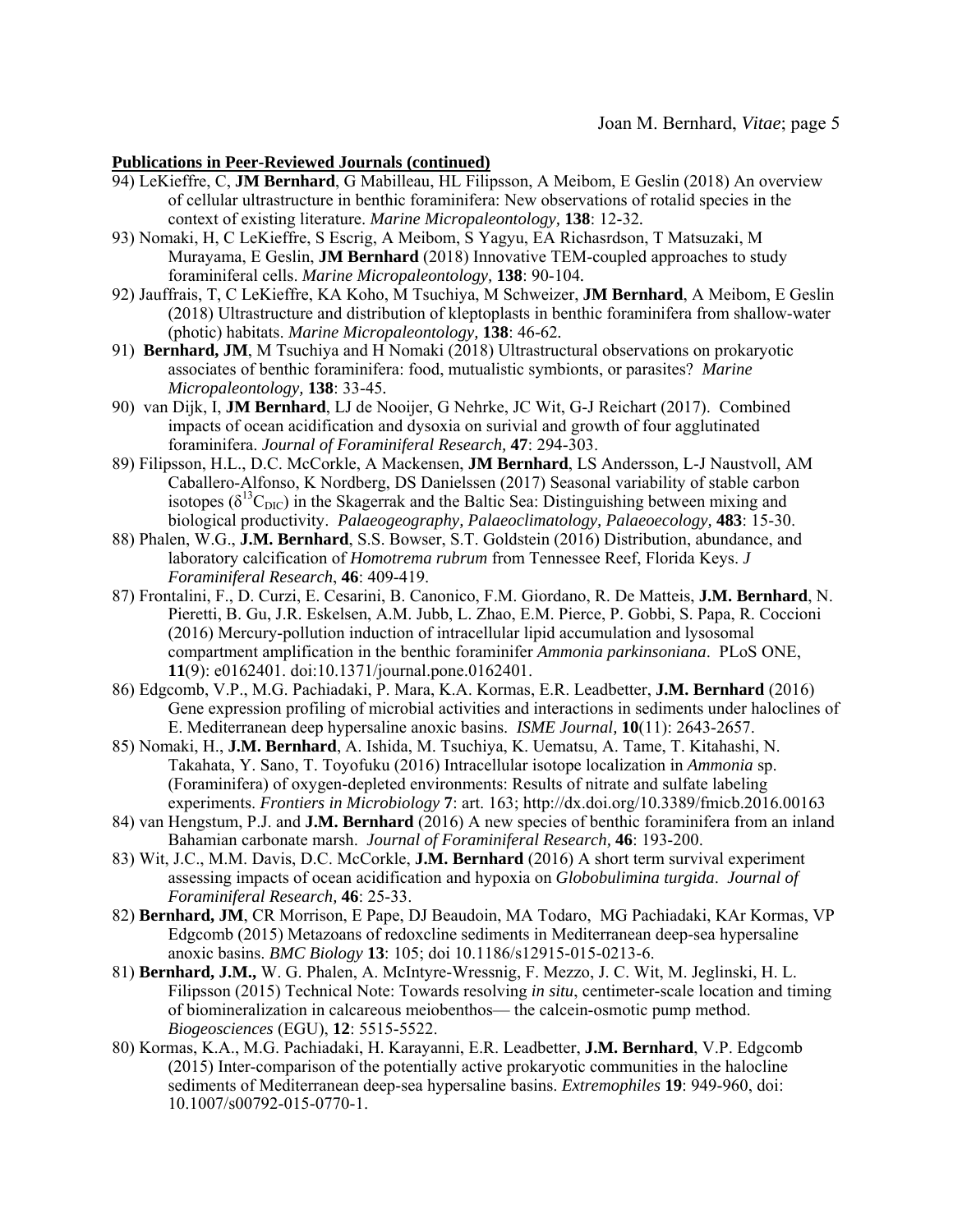- 79) Breitburg, D.L., J. Salisbury, **J.M. Bernhard**, W.-J. Cai, S. Dupont, S. C. Doney, K. J. Kroeker, L. A. Levin, W. C. Long, L. M. Milke, S.H. Miller, B. Phelan, U. Passow, B. A. Seibel, A.E. Todgham, A.M. Tarrant (2015) And on top of all that. . . Coping with ocean acidification in the midst of many stressors. *Oceanography*, 28(2):48–61
- 78) Frontalini, F., D. Curzi, F.M. Giordano, **J.M. Bernhard**, E. Falcieri, R. Coccioni (2015) Effects of lead pollution on *Ammonia parkinsoniana* (foraminifera): ultrastructural and microanalytical approaches, *European Journal of Histochemistry,* **59**: art. 2460, doi:10.4081/ejh.2015.2460.
- 77) **Bernhard, JM**, K Ar Kormas, MG Pachiadaki, E Rocke, DJ Beaudoin, C Morrison, PT Visscher, A Cobban, VR Starczak, VP Edgcomb (2014) Benthic protists and fungi of Mediterranean deep hypsersaline anoxic basin redoxcline sediments, *Frontiers in Microbiology*, **5**: art. 605; doi: 10.3389/fmicb.2014.00605.
- 76) McIntyre-Wressnig, A., **J.M. Bernhard**, J.C. Wit, D.C. McCorkle (2014) Ocean acidification not likely to affect the survival and fitness of two temperate benthic foraminiferal species: Results from culture experiments. *Journal of Foraminiferal Research,* **44**(4): 341-351.
- 75) Edgcomb, VP, **JM Bernhard**, RE Summons, W Orsi, D Beaudoin, PT Visscher (2014) Active eukaryotes in microbialites from Highborne Cay, Bahamas, and Hamelin Pool (Shark Bay), Australia. *ISME Journal,* **8**: 418-429; doi:10.1038/ismej.2013.130.
- 74) Grabenstatter, J., S. Méhay, A. McIntyre-Wressnig, J.-L. Giner, V. Edgcomb, D. Beaudoin, **J.M. Bernhard**, R. E Summons (2013) Identification of 24-n-propylidenecholesterol in a member of the Foraminifera. *Organic Geochemistry,* **63:**145-151; doi: 10.1016/j.orggeochem.2013.08.010.
- 73) **Bernhard, J.M**., V.P. Edgcomb, P.T. Visscher, A. McIntyre-Wressnig, R.E. Summons, M.L. Bouxsein, L. Louis, M. Jeglinski (2013) Insights into foraminiferal influences on microfabrics of microbialites at Highborne Cay, Bahamas. *PNAS,* **110:** 9830-9834; doi:10.1073/pnas.1221721110.
- 72) Edgcomb, V.P. and **J.M. Bernhard** (2013) Heterotrophic Protists in Hypersaline Microbial Mats and Deep Hypersaline Basin Water Columns. *Life*, **3(2)**: 346-362; doi:10.3390/life3020346
- 71) Langer, MR, AE Weinmann, S Lötters, **JM Bernhard**, D Rödder (2013), Climate-Driven Range Extension of Amphistegina (Protista, Foraminiferida): Models of Current and Predicted Future Ranges. *PLoS ONE* **8(2)**: e54443. doi:10.1371/journal.pone.0054443.
- 70) Edgcomb, V.P., **J.M. Bernhard**, D. Beaudoin, S. Pruss, P.V. Welander, F. Schubotz, S. Mehay, A.L. Gillespie, R.E Summons (2013) Molecular indicators of microbial diversity in oolitic sands of Highborne Cay, Bahamas. *Geobiology*, doi: 10.1111/gbi.12029.
- 69) McIntyre-Wressnig, A., **J.M. Bernhard**, D.C. McCorkle, P. Hallock (2013) Non-lethal effects of ocean acidification on the symbiont-bearing benthic foraminifera *Amphistegina gibbosa*. *Marine Ecology Progress Series,* **472**: 45-60; doi: 10.3354/meps09918.
- 68) Orsi, W.D., S. Charvet, P. Vdacny, **J.M. Bernhard**, V.P. Edgcomb (2012) Prevalence of partnerships between bacteria and ciliates in oxygen-depleted marine water columns. *Frontiers in Extreme Microbiology,* doi: 10.3389/fmicb.2012.00341.
- 67) **Bernhard, J. M.**, K. L. Casciotti, M. R. McIlvin, D. J. Beaudoin, P. T. Visscher, V. P. Edgcomb (2012) Potential importance of physiologically diverse benthic foraminifera in sedimentary nitrate storage and respiration. *J of Geophysical Res –Biogeosciences,* **117***,* G03002*,*  doi:10.1029/2012JG001949.
- 66) **Bernhard, J.M**., V.P. Edgcomb, K.L. Casciotti, M.R. McIlvin, D.J. Beaudoin (2012) Denitrification likely catalyzed by endobionts in an allogromiid foraminifer. *ISME Journal*, **6**: 951-960; doi:10.1038/ismej.2011.171.
- 65) First, M.R., N.Y. Park, M.E. Berrang, R.J. Meinersmann, **J.M. Bernhard**, R.J. Gast, J.T. Hollibaugh (2012) Ciliate ingestion and digestion: Flow cytometric measurements and regrowth of a digestion-resistant *Campylobacter jejuni*. *J. Eukaryotic Microbiology*, **59**: 2-19.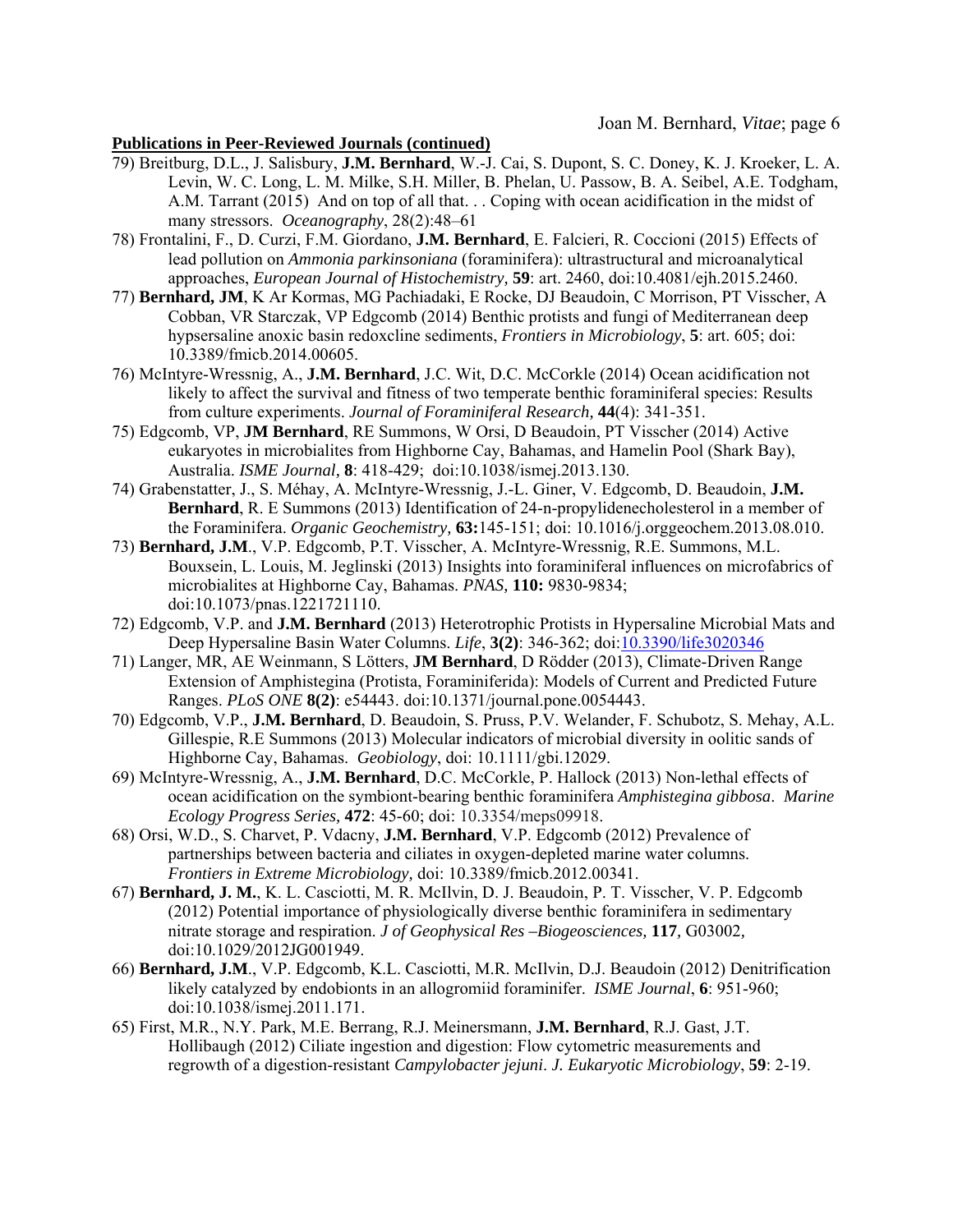- 64) Gieskes, J., A.E. Rathburn, J.B. Martin, M.E. Pérez, C. Mahn, **J.M. Bernhard**, S. Day (2011). Cold seeps in Monterey Bay, California: Geochemistry of pore waters and relationship to benthic foraminiferal calcite. *Applied Geochem.*, **26**:738-746, doi: 10.1016/j.apgeochem.2011.01.032
- 63) Edgcomb, V.P., E.R. Leadbetter, W. Bourland, D.J. Beaudoin, **J.M. Bernhard** (2011) Structured multiple endosymbiosis of bacteria and archaea in a ciliate from marine sulfidic sediments: a survival mechanism in low oxygen, sulfidic environments? *Frontiers in Microbiology*, **2**: art. 55, doi: 10.3389/fmicb.2011.00055.
- 62) **Bernhard, J.M**., Martin, J.B., Rathburn, A.E. (2010). Combined carbonate carbon isotopic and cellular ultrastructural studies of individual benthic foraminifera: II. Towards an understanding of apparent disequilibrium in hydrocarbon seeps. *Paleoceanography*, **25**, PA4206; doi:10.1029/2010PA001930.
- 61) **Bernhard, JM**, ST Goldstein, SS Bowser (2010) An ectobiont-bearing foraminiferan, *Bolivina pacifica*, that inhabits microxic pore waters: Cell-biological and paleoceanographic insights. *Environmental Microbiology*, **12**(8), 2107–2119, doi:10.1111/j.1462-2920.2009.02073.x.
- 60) Edgcomb, V.P., Breglia, S.A., Yubuki, N., Beaudoin, D., Patterson, D.J., Leander, B.S., **Bernhard, J.M.** (2010). Identity of epibiotic bacteria on symbiontid euglenozoans in oxygendepleted marine environments: evidence for co-evolution of putative symbionts and their hosts. *ISME Journal*, **5**:231-243, doi: 10.1038/ismej.2010.121
- 59) Martin, JB, **JM Bernhard**, J Curtis, AE Rathburn (2010) Combined carbonate carbon isotopic and cellular ultrastructural studies of individual benthic foraminifera: I. Method Description. *Paleoceanography*, **25**: PA2211, doi:10.1029/2009PA001846.
- 58) Filipsson, HL, **JM Bernhard**, S Lincoln, D McCorkle (2010) A culture-based calibration of benthic foraminiferal paleotemperature proxies:  $\delta^{18}$ O and Mg/Ca results. *Biogeosciences*, **7**: 1335-1347.
- 57) **Bernhard, J.M**., J.P. Barry, K.R. Buck, V.R. Starczak (2009) Impact of carbon dioxide hydrate sublimation on deep-sea benthic foraminiferal survival. *Global Change Biology,* **15**: 2078-2088, doi: 10.1111/j.1365-2486.2008.01822.x
- 56) **Bernhard, J.M**., E. Mollo-Christensen, N. Eisenkolb, V.R. Starczak (2009) Tolerance of allogromiid foraminifera to severely elevated carbon dioxide concentrations: Implications to future ecosystem functioning and paleoceanographic interpretations. *Global and Planetary Change*, **65**: 107-114, doi:10.1016/j.gloplacha.2008.10.013.
- 55) Yubuki, N, V.P. Edgcomb, **J.M. Bernhard**, B.S. Leander (2009) Ultrastructure and molecular phylogeny of *Calkinsia aureus*: Cellular identity of a novel clade of deep-sea euglenozoans with epibiotic bacteria. *BMC Microbiology*. **9**: art. 16; doi:10.1186/1471-2180-9-16.
- 54) Rona, PA, A Seilacher, C de Vargas, AJ Gooday, **JM Bernhard**, S Bowser, C Vetriani, CO Wirsen, L Mullineaux, R Sherrell, JF Grassle, S Low, RA Lutz (2009) *Paleodictyon nodosum*: A living fossil on the deep-sea floor. *Deep-Sea Research II*, 2009 56: 1700-1712.
- 53) **Bernhard, J.M.,** B. K. Sen Gupta, J. G. Baguley (2008) Benthic foraminifera living in Gulf of Mexico bathyal and abyssal sediments: Community analysis and comparison to metazoan meiofaunal biomass and density. *Deep-Sea Research II,* **55**: 2617-2626.
- 52) Rowe, GT, C. Wei,C Nunnally, R Haedrich, P Montagna, JG Baguley, **JM Bernhard**, M Wicksten, A Ammons, EG Escobar Briones, Y Soliman, J Deming (2008) Comparative biomass structure and dynamics of food webs in the deep Gulf of Mexico. *Deep-Sea Research II*, **55**: 2699-2711.
- 51) **Bernhard, J**, S Bowser (2008) Peroxisome proliferation in Foraminifera inhabiting the chemocline: an adaptation to reactive oxygen species exposure? *J. Eukaryotic Microbiol.* **55**: 135-144.
- 50) McCorkle, D.C., **J.M. Bernhard**, C.J. Hintz, J.K. Blanks, G.T. Chandler, T. J. Shaw (2008) The Carbon and Oxygen Stable Isotopic Composition of Cultured Benthic Foraminifera. *Geological Society, London, Special Publications*, **303**: 135-154.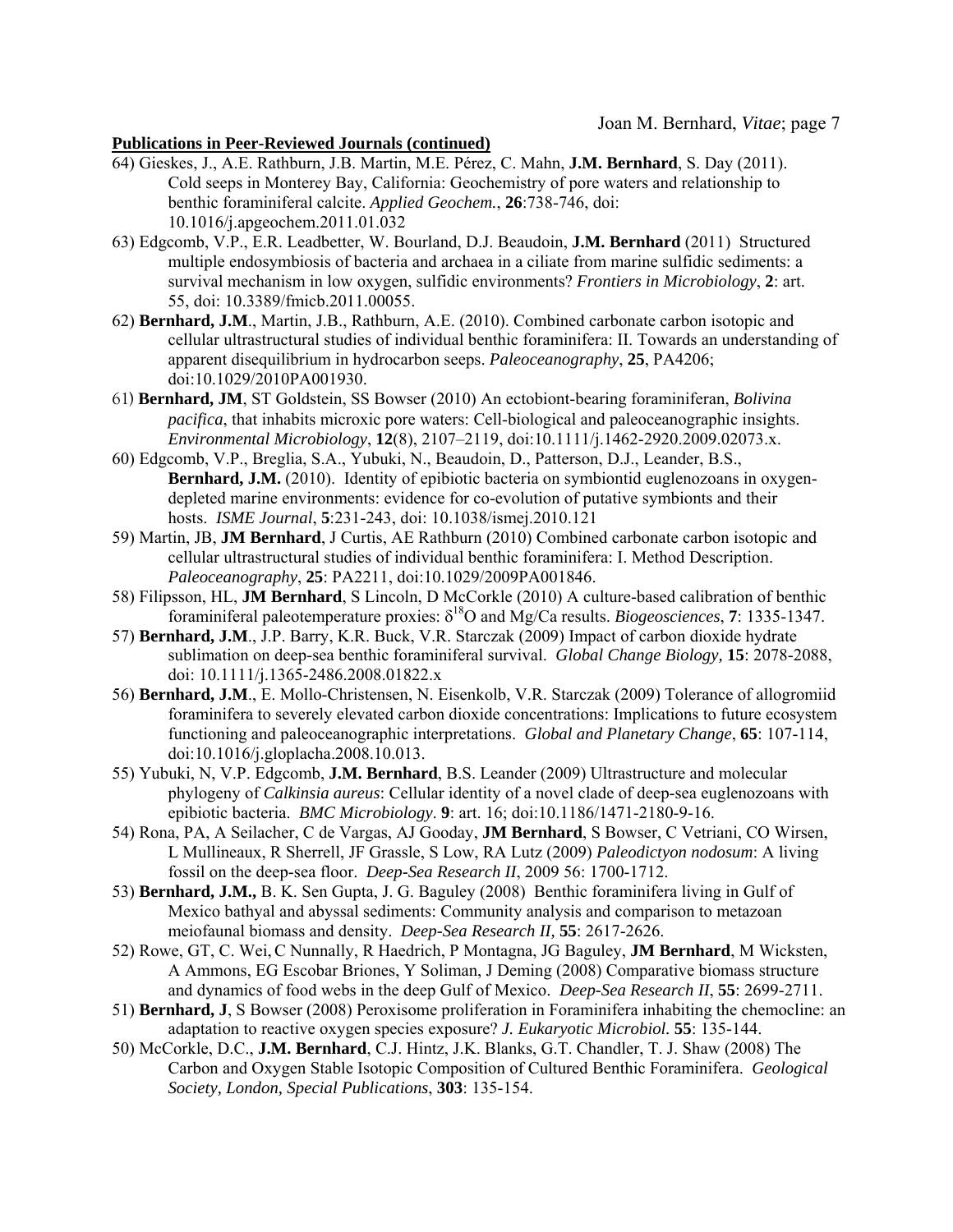- 49) **Bernhard, J.M.**, D.R. Ostermann, D.SWilliams, J.K. Blanks (2006) Comparison of two methods to identify live benthic foraminifera: a test between Rose Bengal and CellTracker Green with implications for stable isotope paleoreconstructions. *Paleoceanography*, 21, PA4210, doi:10.1029/2006PA001290.
- 48) **Bernhard, J. M**., A. Habura, and S. S. Bowser (2006), An endobiont-bearing allogromiid from the Santa Barbara Basin: Implications for the early diversification of foraminifera, *Journal of Geophysical Research*, 111, G03002, doi:10.1029/2005JG000158.
- 47) Hintz, C. J., T. J. Shaw, G. T. Chandler, **J. M. Bernhard**, D. C. McCorkle, J. K. Blanks (2006) Trace/minor element: calcium ratios in cultured benthic foraminifera, Part I: interspecies and interindividual variability. *Geochimica et Cosmochimica Acta*, **70**: 1952-1963.
- 46) Hintz, C.J., T.J. Shaw, **J.M. Bernhard**, G.T. Chandler, D.C. McCorkle, J.K. Blanks (2006) Trace/minor element: Calcium Ratios in cultured benthic foraminifera, Part II: Ontogenetic Variation. *Geochimica et Cosmochimica Acta*, **70**: 1964-1976.
- 45) Prokopenko MG, Hammond D, Berelson W, **Bernhard JM**, Stott L, Douglas R (2006) Nitrogen cycling in the sediments of Santa Barbara Basin and Eastern Tropical North Pacific: Nitrogen isotopes, diagenesis and possible chemosymbiosis between two lithotrophs (*Thioploca* and Anammox)— "riding on a glider". *Earth & Planetary Sci. Lett.* 242: 186-204.
- 44) Berelson, W.M., M. Prokopenko, F.J. Sansone, A.W. Graham, J. McManus, **J. M. Bernhard** (2005) Anaerobic diagenesis of silica and carbon in continental margin sediments: discrete zones of TCO2 production. *Geochimica et Cosmochimica Acta*, **69**: 4611-4629.
- 43) Robinson, C.A., **J.M. Bernhard**, L.A. Levin, G.F. Mendoza, J.K. Blanks(2004) Surficial hydrocarbon seep infauna from the Blake Ridge (Atlantic Ocean, 2150 m) and the Gulf of Mexico (690-2240 m), *PSZN Marine Ecology* **25**: 313-336.
- 42) **Bernhard, JM**, KR Buck (2004) Eukaryotes of the Cariaco, Soledad, and Santa Barbara Basins: Protists and metazoans associated with deep-water marine sulfide-oxidizing microbial mats and their possible effects on the geologic record. In Amend, JP, KJ Edwards  $&$  TW Lyons (Eds), Sulfur Biogeochemistry-- Past and Present: *GSA Special Paper* **379:** 35-47.
- 41) **Bernhard, J.M.,** J.K. Blanks, C.J. Hintz, G. T. Chandler (2004) Use of the fluorescent calcite marker calcein to label foraminiferal tests. *Journal of Foraminiferal Research*, **34**: 96-101.
- 40) Hintz, C.J., G.T. Chandler, **J.M. Bernhard**, D.C. McCorkle, S.M. Havach, J.K. Blanks, T.J. Shaw (2004) A physicochemically-constrained seawater culturing system for production of viable, calcite-producing, paleoceanographically-important benthic foraminifera. *Limnology & Oceanography Methods*, **2:** 160-170.
- 39) van Geen, A., Y. Zheng, **J. M. Bernhard**, K. G. Cannariato, J. Carriquiry, W. E. Dean, B. W. Eakins, J. Pike, J. D. Ortiz (2003). On the preservation of laminated sediments along the western margin of North America. *Paleoceanography*, **18**: doi:10.1029/2003PA000911.
- 38) Van Dover, C., P. Aharon, **J. Bernhard**, E. Caylor, M. Doerries, W. Flickinger, W. Gilhooly, S. Goffredi, K. Knick, S. Macko, S. Rapoport, E. Raulfs, C. Ruppel, J. Salerno, R. Seitz, B.K. Sen Gupta, T. Shank, M. Turnipseed, R. Vrijenhoek (2003). Blake Ridge methane seeps: characterization of a soft sediment, chemosynthetically based ecosystem. *Deep-Sea Res. I,* **50**:281-300.
- 37) **Bernhard, J.M.** (2003) Potential symbionts in bathyal foraminifera. *Science*, **299**: 861.
- 36) **Bernhard, JM,** PT Visscher, S Bowser (2003) Sub-millimeter life positions of bacteria, protists, and metazoans in laminated sediments of the Santa Barbara Basin. *Limnol & Oceanogr*. **48**: 813-828.
- 35) Bowser, S. S., **J. M. Bernhard**, A. Habura, A. J. Gooday (2002) Structure, taxonomy and ecology of *Astrammina triangularis* Earland, an allogromiid-like agglutinated foraminifer from Explorers Cove, Antarctica. *Journal of Foraminiferal Research,* **32**: 364-374.
- 34) Grzymski, J, OM Schofield, PG Falkowski, **JM Bernhard** (2002) The function of plastids in the deep-sea benthic foraminifer, *Nonionella stella*. *Limnology and Oceanography*, **47**: 1569-1580.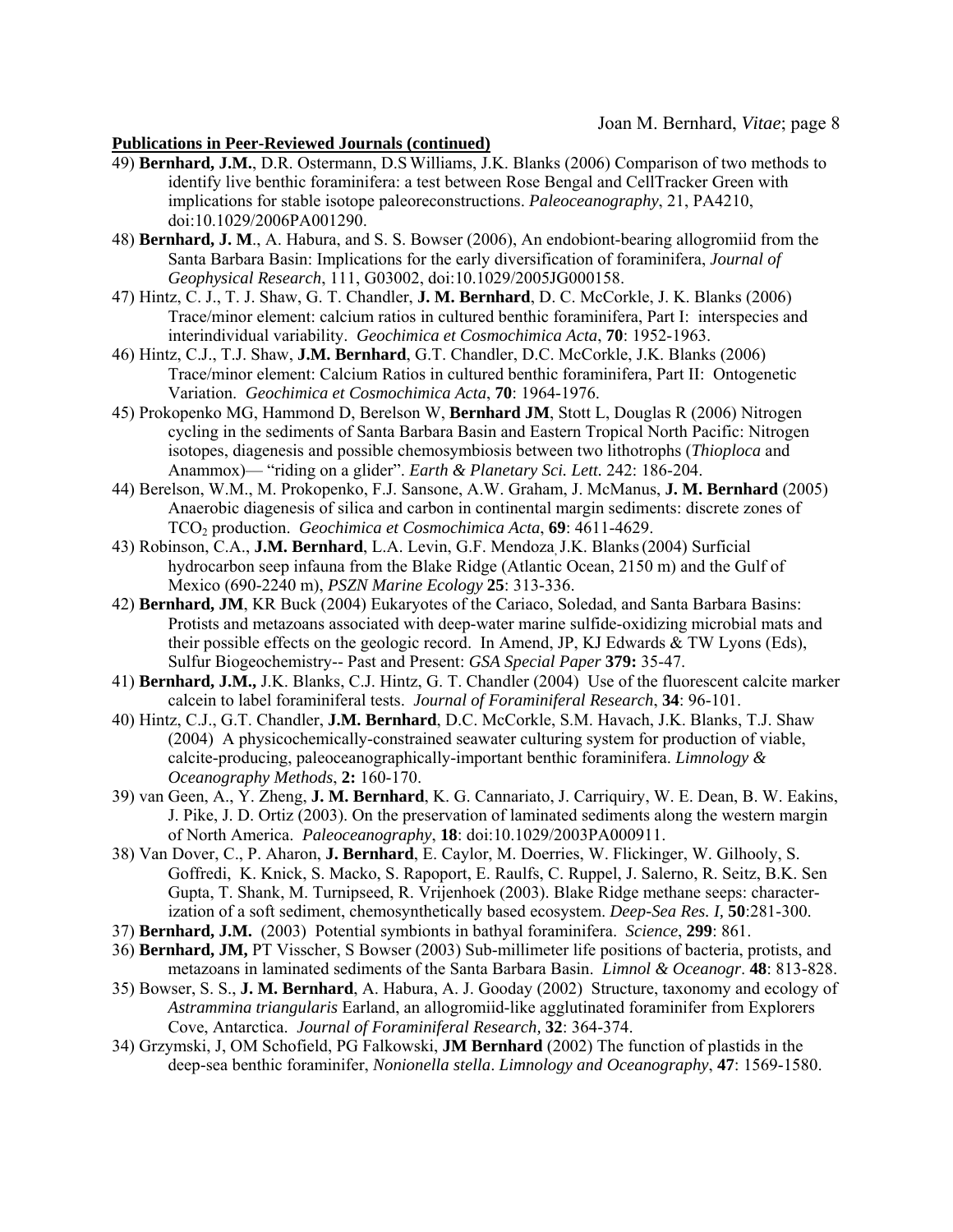- 33) Stott, L.D., T. Bunn, M. Prokopenko, C. Mahn, J. Gieskes, **J.M. Bernhard** (2002) Does the oxidation of methane leave an isotopic fingerprint in the geologic record? *Geochemistry, Geophysics, Geosystems*, **3**: 10.1029/2001GC000196.
- 32) DeLaca, TE, **Bernhard, JM**, Reilly, A, Bowser, S (2002) *Notodendrodes hyalinosphaira* (sp. nov.): Structure and autecology of an allogromiid-like agglutinated foraminifer. *J Foram Res*, 32: 177- 187.
- 31) **Bernhard, J.M.**, Buck, K.R., Barry, J.P. (2001) Monterey Bay cold-seep biota: Assemblages, abundance, and ultrastructure of living foraminifera. *Deep-Sea Research I*, **48**: 2233-2249.
- 30) Vecchione, M., Young, R.E., Guerra, A., Lindsay, D.J., Clague, D.A., **Bernhard, J.M**., Sager, W.W., Gonzalez, A.F., Rocha, F.J., Segonzac, M. (2001). Worldwide observations of remarkable deep-sea squids. *Science,* **294**: 2505-2506.
- 29) Pike, J., **Bernhard, J.M**., Moreton, S.G., Butler, I.B. (2001) Microbioirrigation of marine sediments in dysoxic environments: implications for early sediment fabric formation and diagenetic processes. *Geology*, **29**: 923-926.
- 28) Müller, M.C., **Bernhard, J.M**., Jouin-Toulmond, C. (2001) A new member of Nerillidae (Annelida: Polychaeta), *Xenonerilla bactericola* nov. gen., nov. sp., collected off California, USA. *Cahiers de Biologie Marine*, **42**: 203-217*.*
- 27) Todaro, M.A., **Bernhard, J.M**., Hummon, W.D. (2000) A new species of *Urodasys* (Gastrotricha, Macrodasyida) from dysoxic sediments of the Santa Barbara Basin. *Bulletin of Marine Science,*  **66**: 467-476.
- 26) **Bernhard, J.M**. (2000) Distinguishing live from dead foraminifera: Methods review and proper applications. *Micropaleontology*, **46** supplement 1: 38-46.
- 25) **Bernhard, J.M**., Buck, K.R., Farmer, M.A., Bowser, S.S. (2000) The Santa Barbara Basin is a symbiosis oasis. *Nature,* **403**: 77-80.
- 24) Gooday, A.J., **Bernhard, J.M**., Levin, L.A., Suhr, S., (2000) Foraminifera in the Arabian Sea oxygen minimum zone and other oxygen-deficient settings: taxonomic composition, diversity, and relation to metazoan faunas. *Deep-Sea Research II,* **47**: 25-54.
- 23) **Bernhard, J.M**., Bowser, S.S. (1999) Benthic foraminifera of dysoxic sediments: Chloroplast sequestration and functional morphology, *Earth-Science Reviews*, 46: 149-165.
- 22) Kuwabara, J.S., van Geen, A., McCorkle, D.C., **Bernhard, J.M.** (1999) Dissolved sulfide distributions in the water column and sediment pore waters of the Santa Barbara Basin, *Geochimica et Cosmochimica Acta*, 63: 2199-2209.
- 21) **Bernhard, J.M.**, Sen Gupta, B.K., Borne, P.F. (1997) Benthic foraminiferal proxy to estimate dysoxic bottom-water oxygen concentrations: Santa Barbara Basin, U.S. Pacific Continental Margin, *Journal of Foraminiferal Research,* **27**: 301-310.
- 20) Sen Gupta, B.K., Platon, E., **Bernhard, J.M.**, Aharon, P. (1997) Foraminiferal colonization of hydrocarbon-seep bacterial mats and underlying sediment. Gulf of Mexico slope, *Journal of Foraminiferal Research*, **27**: 292-300.
- 19) **Bernhard, J.M.** (1996) Microaerophilic and facultative anaerobic benthic foraminifera: a review of experimental and ultrastructural evidence. *Revue de Paléobiologie*, **15**: 261-275.
- 18) Gooday, A.J., Bowser, S.S., **Bernhard, J.M.** (1996) Benthic foraminiferal assemblages in Explorers Cove, Antarctica: A shallow-water site with deep-sea characteristics. *Progress in Oceanography*, **37**: 117-166.
- 17) **Bernhard, J.M.**, Alve, E. (1996) Survival, ATP pool, and ultrastructural characterization of benthic foraminifera from Drammensfjord (Norway): response to anoxia. *Marine Micropaleontology*, **28**:5- 17.
- 16) **Bernhard, J.M.**, Alve, E., Reilly, A.A. (1996) Response to the comment by Moodley et al. *Marine Ecology Progress Series*, **145**: 305-307.
- 15) **Bernhard, J.M.**, Bowser, S.S. (1996) Novel epifluorescence microscopy method to determine life position of foraminifera in sediments. *Journal of Micropalaeontology*, **15**: 68.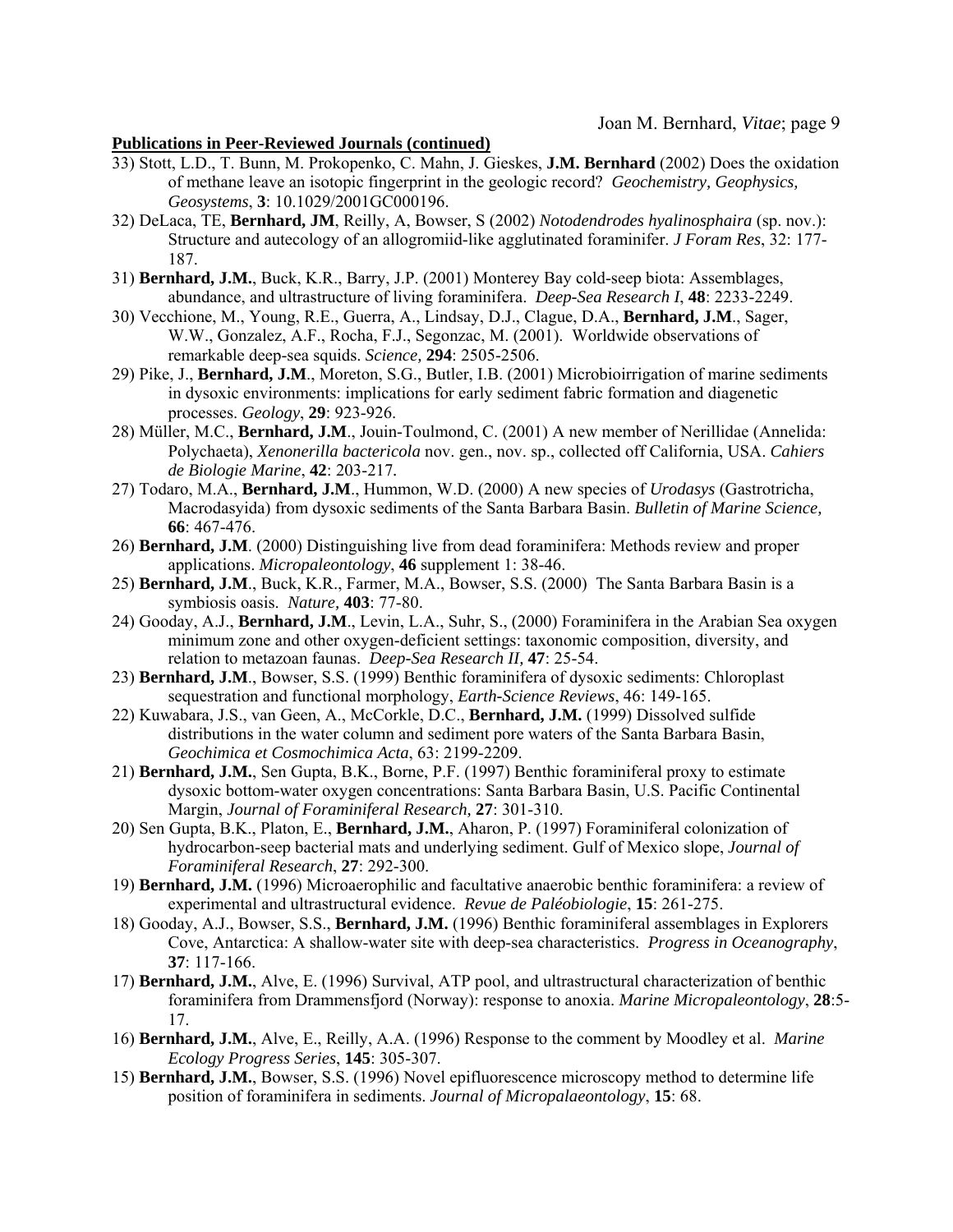- 14) Bowser, S.S., Gooday, A.J., Alexander, S.P., **Bernhard, J.M.** (1995) Giant, agglutinated foraminifera of McMurdo Sound, Antarctica: Are Astrammina rara and Notodendrodes antarctikos allogromiids incognito? *Marine Micropaleontology*, **26**: 75-88.
- 13) **Bernhard, J.M.**, Newkirk, S.G., Bowser, S.S. (1995) Towards a non-terminal viability assay for foraminiferan protists. *Journal of Eukaryotic Microbiology*, **42**: 357-367.
- 12) Gooday, A.J., **Bernhard, J.M.**, Bowser, S.S. (1995) The taxonomy and ecology of Crithionina delacai (n. sp.), a dominant giant foraminifer in Explorers Cove, Antarctica. *Journal of Foraminiferal Research*, **25**: 290-298.
- 11) Alve, E., **Bernhard, J.M.** (1995) Vertical migratory response of benthic foraminifera to controlled decreasing oxygen concentrations in an experimental mesocosm. *Marine Ecology Progress Series*, **116**: 137-151.
- 10) **Bernhard, J.M.** (1993) Experimental and field evidence of Antarctic foraminiferal tolerance to anoxia and hydrogen sulfide. *Marine Micropaleontology*, **20**: 203-213.
- 9) Bowser, S.S., **Bernhard, J.M.** (1993) Structure, bioadhesive distribution and elastic properties of the agglutinated test of Astrammina rara (Protozoa: Foraminiferida). *Journal of Eukaryotic Microbiology*, **40**: 121-131.
- 8) **Bernhard, J.M.**, Bowser, S.S. (1992) Bacterial biofilms as a trophic resource for certain benthic foraminifera. *Marine Ecology Progress Series,* **83**: 263-272.
- 7) **Bernhard, J.M.** (1992) Benthic foraminiferal distribution and biomass related to pore-water oxygen content: Central California Continental Slope and Rise. *Deep-Sea Research*, **39**: 585-605.
- 6) **Bernhard, J.M.**, Reimers, C.E. (1991) Benthic foraminiferal population fluctuations related to anoxia: Santa Barbara Basin. *Biogeochemistry*, **15**: 127-149.
- 5) Reimers, C.E., Lange, C.B., Tabak, M., **Bernhard, J.M.** (1990) Seasonal spillover and varve formation in the Santa Barbara Basin, California. *Limnology and Oceanography*, **35**: 1577-1585.
- 4) **Bernhard, J.M.** (1989) The distribution of benthic foraminifera with respect to oxygen concentration and organic carbon levels in shallow-water Antarctic sediments. *Limnol & Oceanogr*, **34**: 1131-1141.
- 3) **Bernhard, J.M.** (1988) Postmortem vital staining in benthic foraminifera: Duration and importance in population and distributional studies. *Journal of Foraminiferal Research*, **18**: 143-146.
- 2) **Bernhard, J.M.** (1987) Foraminiferal biotopes in Explorers Cove, McMurdo Sound, Antarctica. *Journal of Foraminiferal Research*, **17**: 286-297.
- 1) **Bernhard, J.M.** (1986) Characteristic assemblages and morphologies of benthic foraminifera from anoxic, organic-rich deposits: Jurassic through Holocene. *J. Foraminiferal Res.*, **16**: 207-215.

#### **Book Chapters (peer-reviewed)**

- 7) **Bernhard, J.M.** and E.A. Richardson (2014), FLEC-TEM: Using microscopy to correlate ultrastructure with life position of infaunal foraminifera. *In* H. Kitazato and J.M. Bernhard (Eds), *Experimental Approaches to Study Living Foraminifera: Collection, Maintenance and Experiments,* Springer Tokyo, p. 103-113.
- 6) Altenbach, A.V., **J.M. Bernhard**, J. Seckbach (2012) Stepping into the Book of Anoxia and Eukaryotes (introduction). IN: *ANOXIA, Evidence for Eukaryote Survival and Paleontological Strategies*, A.V. Altenbach, J.M. Bernhard, J. Seckbach (Editors), Cellular Origin, Life in Extreme Habitats and Astrobiology, vol. **21**, Springer Dordrecht, pp. xi-xvii.
- 5) Beaudoin, D.J.., **J.M. Bernhard**, V.P. Edgcomb (2012) A novel ciliate (Ciliophora: Hypotrichida) isolated from bathyal anoxic sediments. IN: *ANOXIA, Evidence for Eukaryote Survival and Paleontological Strategies*, A.V. Altenbach, J.M. Bernhard, J. Seckbach (Editors), Cellular Origin, Life in Extreme Habitats and Astrobiology, vol. **21**, Springer Dordrecht, pp. 145-154.
- 4) Buck, K.R., N.N. Rabalais, **J.M. Bernhard**, J.P. Barry (2012) Living assemblages from the :dead zone" and naturally occurring hypoxic zones. IN: *ANOXIA, Evidence for Eukaryote Survival and Paleontological Strategies*, A.V. Altenbach, J.M. Bernhard, J. Seckbach (Editors), Cellular Origin, Life in Extreme Habitats and Astrobiology, vol. **21**, Springer Dordrecht, pp. 343-352.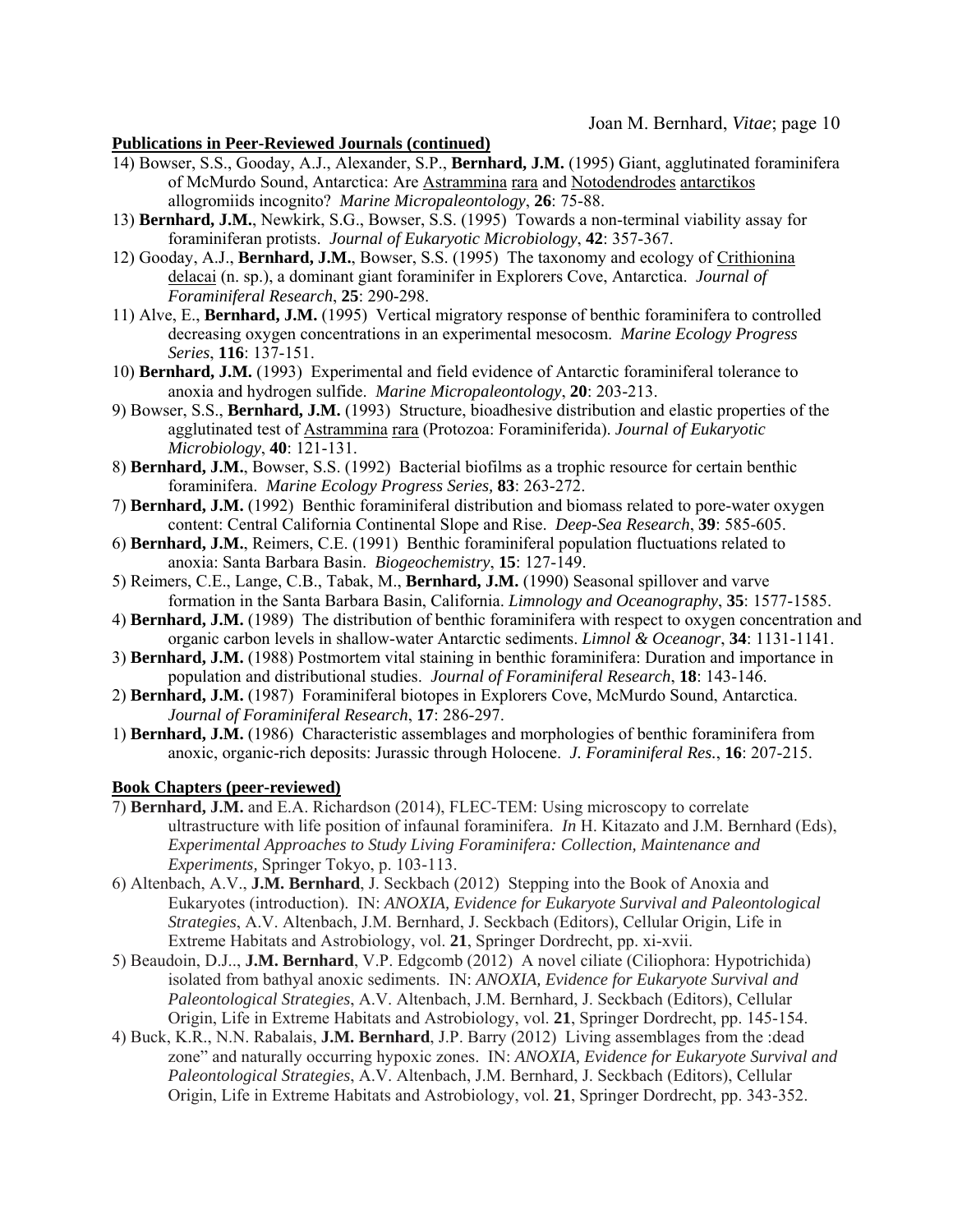# Joan M. Bernhard, *Vitae*; page 11

#### **Book Chapters (peer-reviewed; continued)**

- 3) Edgcomb, V.P., **J.M. Bernhard**, S. Jeon (2007) Deep-sea microbial eukaryotes in anoxic, microoxic, and sulfidic environments, In: J. Seckbach (ed.) *Algae and Cyanobacteria in Extreme Environments*. *Cellular Origin, Life in Extreme Habitats and Astrobiology*, **11**:713-734, Springer-Verlag, Dordrecht.
- 2) Buck, K. R., **Bernhard, J.M.** (2001) Protistan-Prokaryotic symbioses in deep-sea sulfidic sediments. In: Seckbach, J. (Ed.) *Symbiosis*, Kluwer Academic, pp. 507-517.
- 1) **Bernhard, J.M.** and Sen Gupta, B. K. (1999) Foraminifera of Oxygen-Depleted Environments. In: Sen Gupta, B.K. (Ed.) *Modern Foraminifera*, Kluwer Academic, pp. 201-216.

#### **Books (Co-edited)**

- Altenbach, A.V., **J.M. Bernhard**, J. Seckbach (Editors) (2012) *ANOXIA, Evidence for Eukaryote Survival and Paleontological Strategies*, Cellular Origin, Life in Extreme Habitats and Astrobiology vol. 21, Springer Dordrecht, 648 pp (doi: 10.1007/978-94-007-1896-8).
- Kitazato, H. and **J.M. Bernhard** (Editors) (2014) *Approaches to Study Living foraminifera: Collection, Maintenance and Experimentation*, Springer Tokyo, 227 pp (doi10.1007/978-4-431-54388-6).

#### **Journal Special Issues (Co-edited)**

*Journal of Foraminiferal Research* Theme issue "Biology of Foraminiferida: Applications in Paleoceanography, Paleobiology, and Environmental Sciences", v. 27, #4 (1997).

*Biogeosciences* (EGU) "Coastal hypoxia and anoxia: a multi-tiered holistic approach", Special issue # 115 (2014).

*Marine Micropaleontology* "Benthic Foraminiferal Ultrastructure Studies", v. 138 (2018).

#### **Miscellaneous publications**

- **Bernhard, JM** and E Geslin (2018), Introduction to the Special Issue entitled "Benthic Foraminiferal Ultrastructure Studies" (Editorial), *Marine Micropaleontology,* **138**: 1-11.
- Goldstein, ST and **JM Bernhard** (1997) A theme issue on biology of the foraminiferida: Applications in paleoceanography, paleobiology, and the environmental sciences. *Journal of Foraminiferal Research,* **27**: 253.
- **Bernhard, JM** (2007) Joseph A. Cushman Award Jere Lipps. *Journal of Foraminiferal Research,* **37**:  $2 - 3$ .
- **Bernhard, JM**, T Toyofuku, L de Nooijer, G-J Reichart (2017) 2016 Joseph A. Cushman Award to Hiroshi Kitazato. *Journal of Foraminiferal Research,* **47**: 1-3.
- Toyofuku, T, **Bernhard, J**, Nishi, H (2017) Report about Cushman Award (in Japanese), *Kaseki* (Fossils), **102**: 104.

#### **Invited Seminars and Talks,** *last ~15 years*

Monday Meeting talk, Microbiology Section, Aarhus University, 19 November 2018 Second FRESCO Summer School, Introductory overview, U. Angers, Angers, France, 11 June 2018 Second FRESCO Summer School, Chemocline foram adaptation lecture, U. Angers, 14 June 2018 North Florida Marine Science Symposium, **Keynote**, St. Augustine, FL (USA), 23 January 2018 FRESCO Summer School, Introductory overview, University of Angers, Angers, France, 3 July 2017 FRESCO Summer School, Chemocline foram adaptation lecture, University of Angers, 6 July 2017 Bubbles 2017 Trainee School, Seep foram lecture, University of Tromsø, 14 June 2017

The Batsheva de Rothschild Workshop Live foraminifera as a new model system for monitoring and reconstructing marine environments, **Keynote** (Session 1; 11 September 2016), Eilat, Israel

The Micropalaeontological Society's (TMS) Foraminifera and Nannofossil Groups Joint Spring Meeting 2016, Angers France, **Keynote** (Session 1; 20 June 2016)

International School on Foraminifera, Urbino Italy, **Course Keynote**, 7 June 2016 University of Angers, LPG-BIAF Bio-Indicateurs Actuels et Fossiles, Special Seminar, 17 March 2016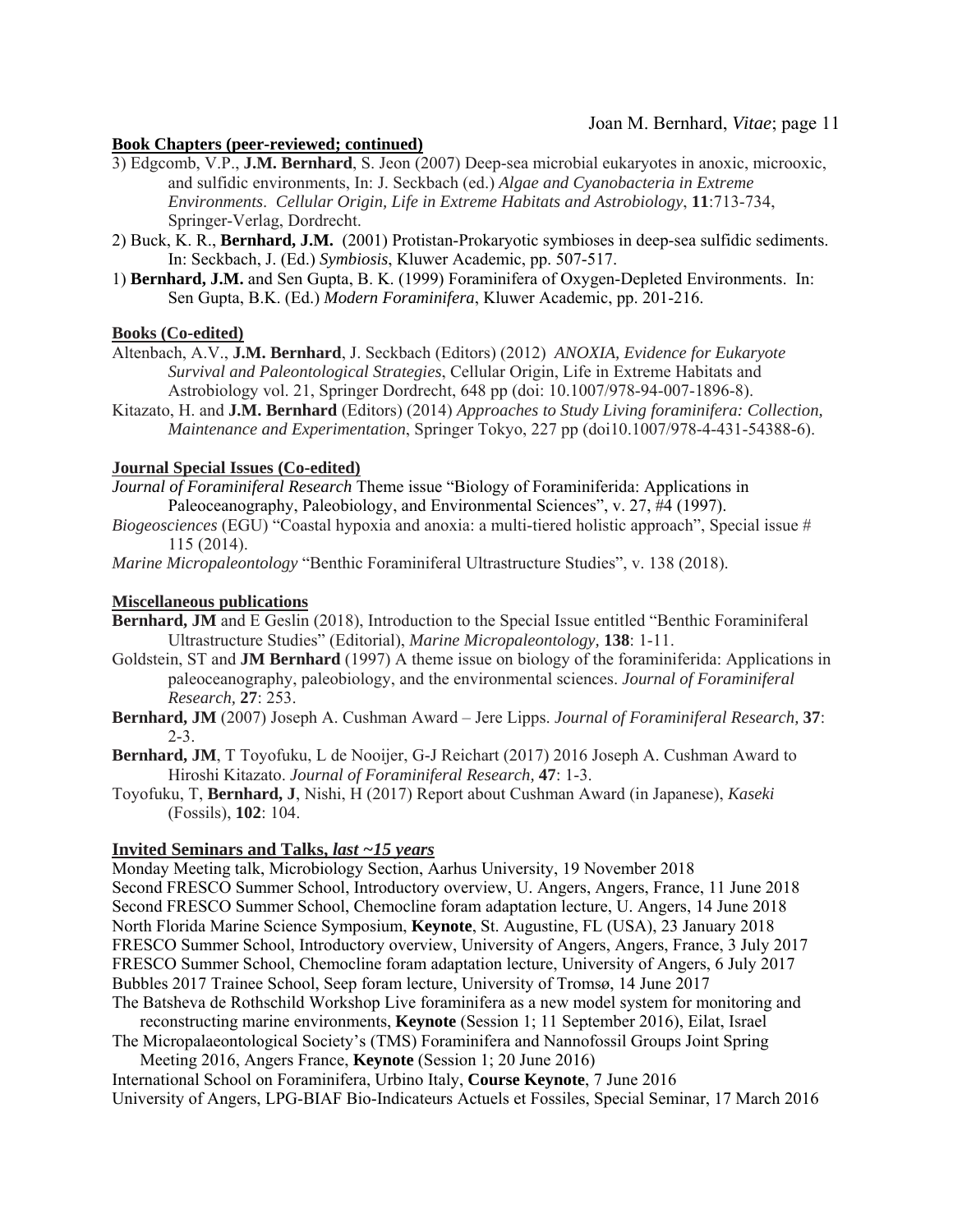#### **Invited Seminars and Talks,** *last ~15 years (continued)*

2015 American Geophysical Union Fall Meeting, San Francisco, 18 December 2015.

- Sanya Institute of Deep-Sea Science and Engineering, Short Course lectures, Sanya, China, 18-20 November 2015
- University of Oslo, Department of Geosciences, 29 September 2015
- University of Tromsø, Trainee School in Arctic Marine Geology & Geophysics, 23 September 2015 (2 talks)
- NIOZ (Royal Netherlands Institute for Sea Research) Colloquium Series, Texel, 2 June 2015
- University of Angers, LPG-BIAF, Bio-Indicateurs Actuels et Fossiles, Special Seminar, 26 May 2015
- University of Massachusetts Dartmouth, School of Marine Science and Technology Seminar Series, 17 September 2014
- Kumamoto University, Center for Marine Environment Studies seminar series, Kumamoto Japan, 10 June 2014
- Japan Agency for Marine-Earth Science and Technology (JAMSTEC), Special Seminar, Natsushima-Cho Japan, 9 June 2014
- Hiroshima University, Dept. Earth & Planetary Systems Sciences, Special Seminar, Hiroshima Japan, 30 May 2014
- University of Southern Mississippi, Dept. Marine Science Weekly Seminar, Stennis Space Center, MS, 21 March 2014
- Earth Observatory of Singapore (EOS) Seminar Series, Singapore, 11 February 2014
- U.S. Ocean Acidification Principal Investigators' Meeting, OA as one of many issues, Washington DC, 18 September 2013
- Field Workshop on Living Foraminifera in Japan, **co-instructor and invited speaker**, Sesoko Island (Okinawa) and JAMSTEC (Yokosuka), 15-21 July 2012
- 14th International Symposium on Microbial Ecology (ISME14), in session "Protistan Ecology: Beyond Diversity" (chaired by Tom Fenchel & Scott Dawson), Copenhagen, 23 August 2012
- Geological Society of America Annual Meeting, in session "Role of microfossils in environmental monitoring", November 2012
- Geological Society of America Annual Meeting, in session "Frontiers in Foraminiferal Research", 12 October 2011
- Geological Society of America Annual Meeting, **Pardee Symposium** (Symbiosis and Global Change in Ancient and Modern Earth Systems), 2 November 2010

University of Rhode Island, Graduate School of Oceanography "Bio at Noon", 1 December 2010 Ludwig-Maximilians Universität München, Frontiers in Earth Sciences, Munich, 21 June 2010 MIT, Chemical Oceanography and Biogeochemistry Seminar, Cambridge, MA, 23 April 2010 Alfred Wegener Institute, Carbon Seminar Series, Bremerhaven Germany, 10 November 2009 Lund University, Quaternary Sciences Seminar Series, Lund, Sweden, 12 November 2009 Lund University, Wings Seminar series (Women in Science), 13 November 2009 University of Georgia, Department of Geology Colloquium, 5 March 2009 Bodega Marine Laboratory (University of California Davis), 17 October 2007 Indiana University (Bloomington) Geological Sciences Colloquium, 26 March 2007 Indiana State University (Terre Haute), Depts. Geography, Geology & Anthropology *and* Environmental and Organismal Biology, 28 March 2007

Forams2006 International Symposium on Foraminifera, **Plenary Speaker**, Natal Brazil, 15 Sept 2006 Colgate University, Symposium honoring Charles E. McClennen, 1 June 2006 Colby College, Department of Geology, 21 April 2006

Univ. Connecticut Center for Integrative Geosciences "Dimensions in Geosciences", 8 October 2005 Geological Society London, Biogeochemical Controls on Paleoceanographic Proxies, **Keynote,** 3/10/05 Univ. St. Andrews School of Geography & Geosciences "World Series Seminar", 27 September 2005 University of Angers, France, 15 September 2005 (laminated sediment seminar) University of Angers France, 12 September 2005 (benthic foraminiferal culturing seminar)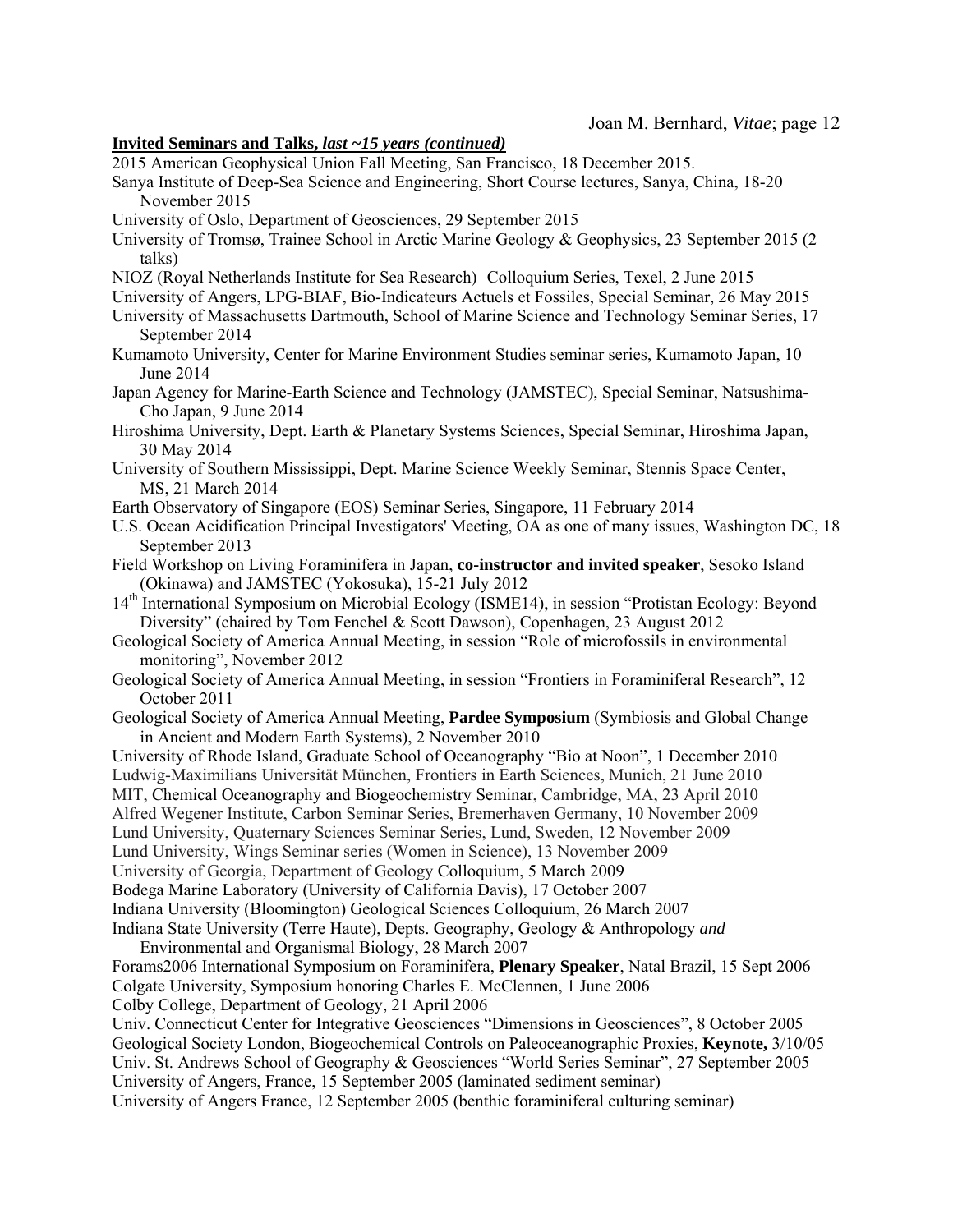# **Invited Seminars and Talks,** *last ~15 years (continued)*

Cambridge University, UK; 20 September 2005

University of Massachusetts Boston, 8 April 2005

University of Southern California / Agouron Institute, **Geobiology Course speaker**; Wrigley Marine Station, July 2004

University of California Santa Barbara, Geology Department Seminar, May 2004

# **Teaching and Mentoring Experience (Non-WHOI)**

| $2016$ -present | PhD Co-Advisor, Katarzyna Melaniuk (University of Tromsø, Arctic Univ. of Tromsø)                 |
|-----------------|---------------------------------------------------------------------------------------------------|
| 2013-2015       | <b>MS Committee Member, William Phalen (University of Georgia)</b>                                |
| 2011-2013       | <b>MS Committee Member, Darin Lang (University of Georgia)</b>                                    |
| 2009-2015       | <b>PhD Committee Member, Jennifer Lasseigne (Louisiana State University)</b>                      |
| 2004-2008       | <b>PhD Committee Member, Matthew First (University of Georgia)</b>                                |
| 2003            | <b>Honor's Thesis advisor, Pamela Murphy (USC)</b>                                                |
| 2002            | Honor's Thesis advisor, Christie Robinson (USC)                                                   |
| 2001            | <b>Instructor</b> , Deep-Sea Biology (3 credit course to USC Honors College undergraduates)       |
| 2000            | Honor's Thesis advisor, Erica Kaneff (USC)                                                        |
| 1996, 1997      | <b>Mentor, NIH Minority Initiative: K-12 Teachers &amp; High School Students, Wadsworth</b>       |
| 1995, 1996      | Co-Instructor, Seminar "World Park Antarctica", SUNY Albany                                       |
| 1993-1996       | Mentor, Research Experience for Undergraduates (REU) program, Wadsworth Center                    |
| 1992            | <b>Mentor</b> , REU program aboard R/V <i>Polar Duke</i> off Antarctica (administered by Colgate) |
| 1982-1984       | <b>Teaching Assistant/Lab Instructor</b> , many geology/paleontology classes, U.C. Davis          |

# **WHOI Academic Programs Involvement**

2018, **Mentor**, High School intern Jeremy Kunen (Wayland High School), July

2018, **Mentor**, Science Fair Project, Bridget Beaudoin (Falmouth High School)

2018, **Mentor**, High School intern Bishaka Oil (Falmouth Academy)

2017, **Mentor**, Guest student Megan Reilly (Northeastern), part-time, summer-autumn 2017

2017, **Mentor**, Guest student Luke Fisher (UConn), summer 2017

2016-2017, **Mentor,** Guest graduate student, Katarzyna Melaniuk (Arctic Univ. of Tromsø), 9/16-3/17

2017, **Mentor**, Science Fair Project, Emma Keeler (Falmouth Academy)

2016, **Mentor**, Science Fair Project, Emma Keeler (Falmouth Academy)

2015, **Mentor**, Guest graduate student William Phalen (UGA), summer 2015

2013-2014, **Advisor**, Postdoctoral Investigator Jos (Johannes) C. Wit

2013, **Co-Mentor**, Guest graduate student Kamila Sztybor (Univ Tromso), autumn 2013

2014, **Mentor**, Guest graduate student Caitlin Keating-Bitonti (Stanford), September 2013

2014, **Mentor**, Guest graduate student Ana Martínez Fernández (UCSC), March 2014

2013, **Advisor**, Guest undergraduate student Megan M. Davis (UNCW), summer

2012-2014, **Co-Advisor**, Postdoctoral Fellow Maria Pachiadaki (with V. Edgcomb & C. Taylor)

2012, **Mentor**, Guest undergraduate student Colin Morrison (Univ Nevada Reno), summer

- 2012, **Mentor**, Guest undergraduate William Phalen (Boston College) summer & academic Yr'12-'13
- 2012, **Mentor**, High School intern Alec Cobban (Falmouth Academy)

2012, **Mentor**, Science Fair project, Ronna ten Brink and Summer Tompkins (Falmouth Academy)

2011, **Mentor**, Guest undergraduate student Colin Morrison (Univ Nevada Reno) on RV *Atlantis* cruise

2011, **Mentor**, Gori Fellow Francesco Mezzo (22 August to 9 December 2011)

2010, **Mentor**, Summer Student Fellow Sarah Makenbach

2010, **Mentor**, Science Fair Project, Margot Wilsterman (Falmouth Academy)

2009, **Mentor**, Guest undergraduate student Darin Lang (Indiana State Univ), summer

2009, **Mentor**, Summer Student Fellow Yadira Ibarra

2009, **Mentor**, Science Fair Project, Tyler Barron (Falmouth Academy; won local and state awards)

2008-2011, **Member**, JCMGG